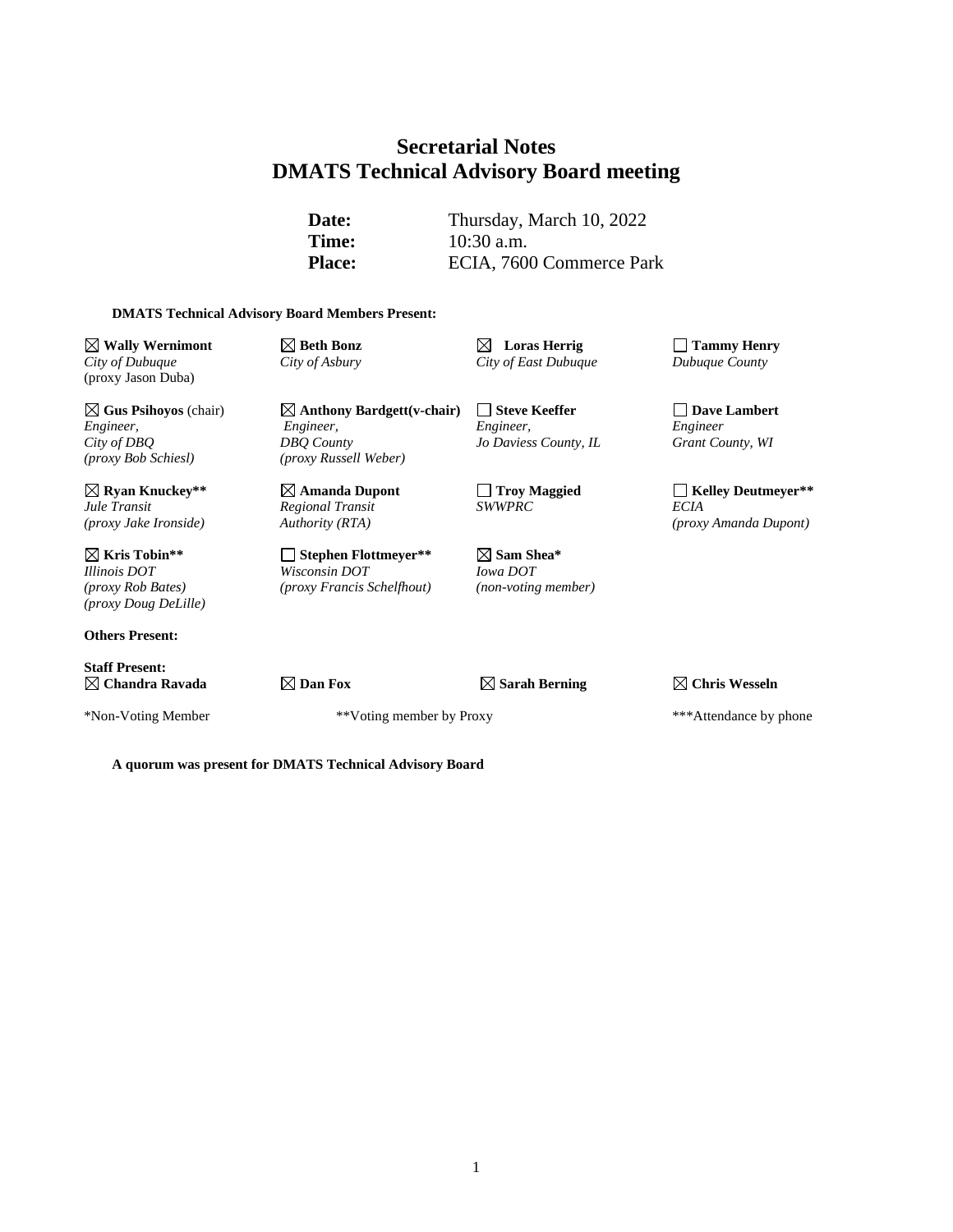## **Call to Order**

The DMATS Technical Advisory Board meeting was called to order by DMATS Technical Advisory Board Chair, Gus Psihoyos.

## **Review/Approve the Agenda for the Thursday, March 10, 2022 DMATS Technical Advisory Board meeting**

Motion by Herrig, second by Bardgett to approve the agenda for the Thursday, March 10, 2022, DMATS Technical Advisory Board meeting. The motion passed unanimously.

## **Review/Approve the minutes and receive and file the secretarial notes from the Thursday February 10, 2022 meeting**

Motion by Bardgett, second by Wernimont to approve the minutes and receive and file the secretarial notes from the Thursday February 10, 2022 DMATS Technical Advisory Board meeting. The motion passed unanimously.

# **Review/Recommend amendments to DMATS Federal Fiscal Year 2022-2025 Transportation Improvement Program (TIP)**

Ravada referred to the TIP handout stating the amendment is to the Southwest Arterial project amount from \$585,000.00 to \$624,543.00.

Schiesl addressed the board stating the project is completed. Currently they are reconciling all the final bills, stating the change in amount reflects final amount allocated from STBG funds.

Motion by Herrig, second by Bardgett to recommend approval to the DMATS Policy Board the amendments to DMATS Federal Fiscal Year 2022-2025 Transportation Improvement Program (TIP). The motion passed unanimously.

## **Review/Recommend Draft Fiscal Year 2023 DMATS Transportation Planning Work Program (TPWP)**

Ravada stated the Board has a month to review and recommend any changes. Ravada stated that staff did not receive any changes to the work program. Ravada stated the LRTP is in maintenance mode and the short range plan will show some work on the bike and ped plan. Also, the transportation website will be redesigned.

Motion by Wernimont, second by Herrig to recommend approval to the DMATS Policy Board the draft fiscal year 2023 DMATS Transportation Planning Work Program (TPWP). The motion passed unanimously.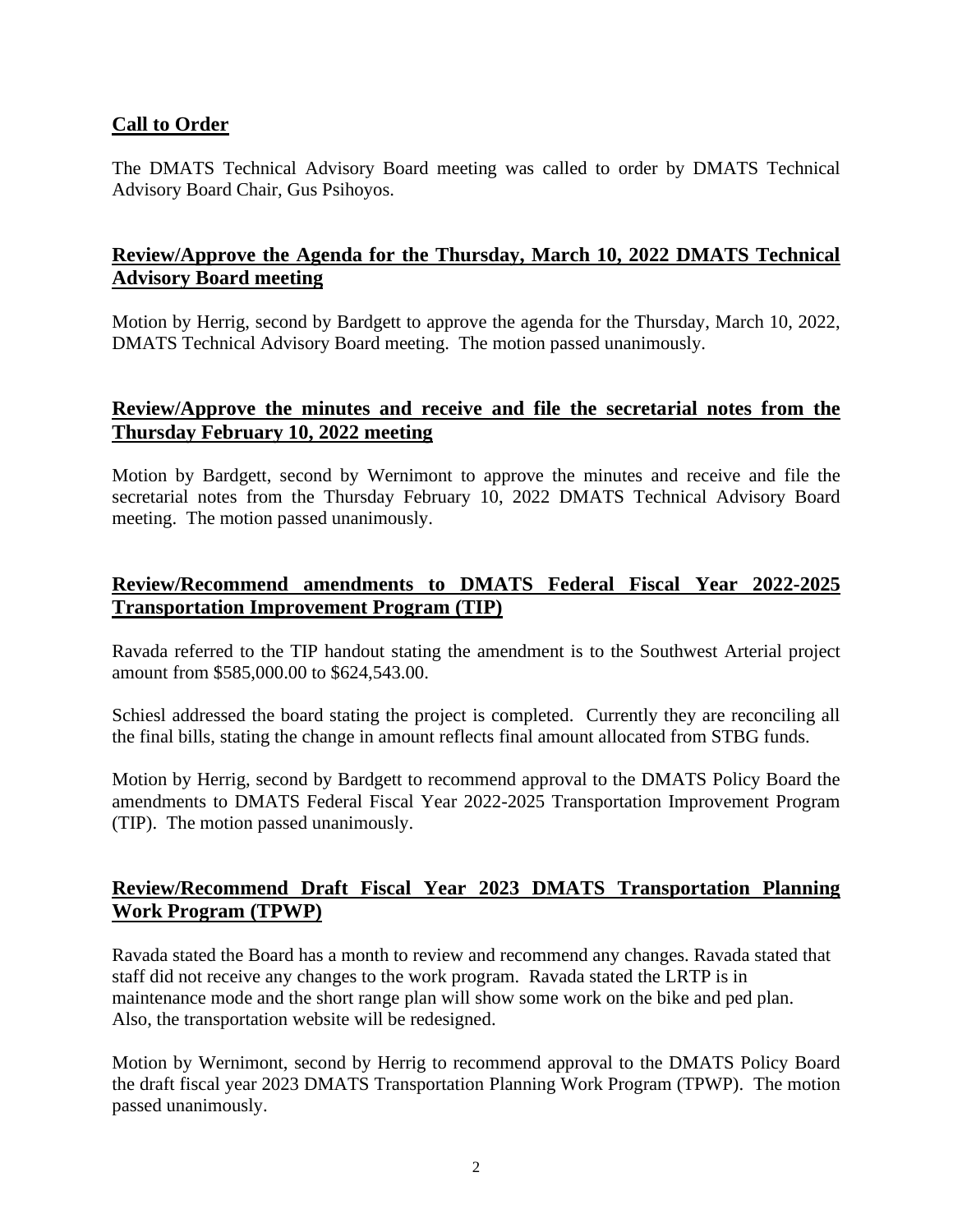### **Review/Recommend to open application process to seek applications for DMATS Surface Transportation Program (STP) funds for Federal Fiscal Year 2023-2026**

Ravada informed the board that staff did not receive the targets from the IA DOT, although staff are estimating 25% increase in STP funds. Ravada requested the Board to approve the opening of the STP application process for FFY 2023-2026, so the staff can start receiving applications for STP funds.

Motion by Herrig, second by Bardgett to recommend approval to the DMATS Policy Board to open application process to seek applications for DMATS Surface Transportation Program (STP) funds for Federal Fiscal Year 2023-2026. The motion passed unanimously.

## **Review/Recommend to open application process to seek applications for DMATS Transportation Alternative Program (TAP) funds for Federal Fiscal Year 2023- 2026**

Ravada requested the Board to approve the opening of the TAP application process for FFY 2023-2026, so the staff can start receiving applications for TAP funds.

Motion by Bardgett, second by Wernimont to recommend approval to the DMATS Policy Board to open application process to seek applications for DMATS Transportation Alternative Program (TAP) funds for Federal Fiscal Year 2023-2026. The motion passed unanimously.

## **Review/Recommend input for Iowa Department of Transportation (IADOT) State Long Range Transportation Plan and State Freight Plan**

Ravada referred to the IADOT website where the plan was located. Ravada asked the board if there were any projects the board would like to see within the IADOT LRTP.

Discussion followed.

Ravada informed the board they can email any changes or additions they would like to see.

Motion by Herrig, second by Wernimont to recommend approval to the DMATS Policy Board for input for Iowa Department of Transportation (IADOT) State Long Range Transportation Plan and State Freight Plan. The motion passed unanimously.

## **Presentation on DMATS Bike and Pedestrian Plan**

Fox presented the bike and pedestrian plan stating the purpose of the plan is to implement long range bike and pedestrian goals and objectives. During this process staff plan on reviewing related plans, reviewing conditions of existing facilities, developing concepts for future networks, test with stakeholders, hold public participation meetings, and finalize future network plan.